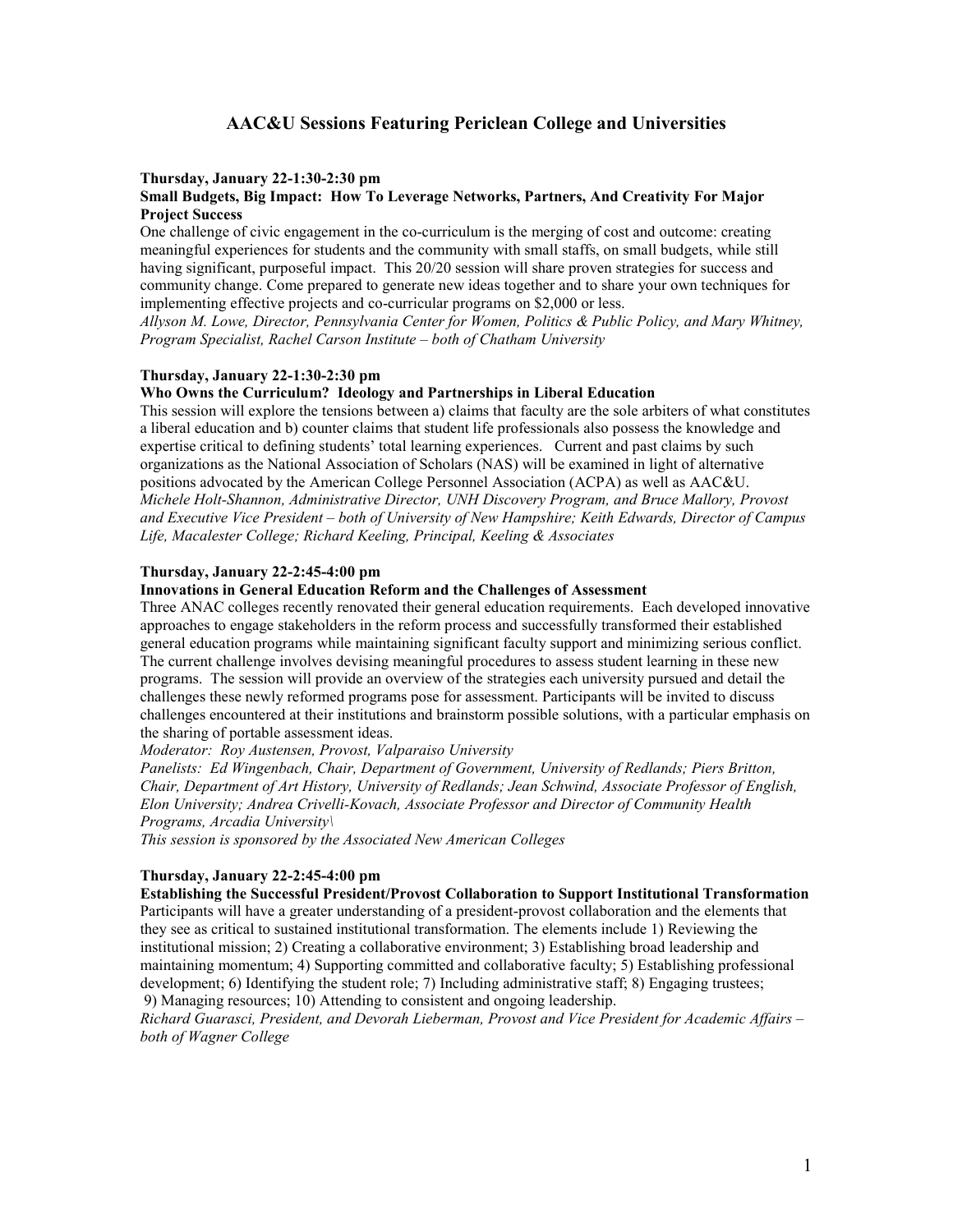#### **Thursday, January 22-2:45-4:00 pm**

#### **Challenges to Re-Envisioning Liberal Arts through a Competency-Based Model**

What challenges face Americans in the 21st century? What challenges face our educational institutions in demonstrating relevance in the 21st century? This panel will consider challenges facing competency-based institutions, particularly in Liberal Arts. Individuals from various institutions will discuss development of a Liberal Arts program at WGU, the impact of WGU's challenges and successes on members' home institutions, and the challenges of fulfilling the governors' desire to create a relevant and revolutionary educational model.

*Moderator: Peter Ewell Vice President of the [National Center for Higher Education Management Systems](http://www.nchems.org/)  Panelists: Gregory W. Fowler, Director of Liberal Arts, Education Without Boundaries, and Alumni Services, Western Governors University; Thomas Hilgers, Director, [Manoa Writing Program,](http://www.mwp.hawaii.edu/Default.htm) University of Hawaii at Manoa; William Macgregor, Professor of Professional and Technical Communications, Montana Tech of the University of Montana; David Porter, Professor of Psychology and former Provost, Berea College; Alison Regan, Director, [Marriott Library Technology Assisted Curriculum Center,](http://tacc.utah.edu/) The University of Utah* 

### **Thursday, January 22-4:15-5:30 pm**

### **Building a Comprehensive Response to the Challenges of Globalization**

This panel highlights the efforts of four institutions in the Consortium for Innovative Environments in Learning to operationalize what it means to be socially responsible members of a global society. Approaches include fresh conceptualizations of global education, sequenced field and study abroad experiences, thematic learning, and assessment of learning outcomes. As intentionally innovative institutions, these colleges have undertaken the challenge of getting beyond piecemeal offerings to make global education a cornerstone of academic work.

*Edwin Clausen, Vice President for Academic Affairs and Dean of the College, Daemen College; Kebokile Dengu-Zvobgo, Director of International Exchanges and Assistant Professor in Gender and Feminist Studies, and Tessa Hicks, Interim Director, Center for California Cultural and Social Issues and Visiting Lecturer, Urban Studies – both of Pitzer College; Roger Gilman, Dean, Fairhaven College of Interdisciplinary Studies; Jack Herring, Dean of the Resident Degree Program, Prescott College* 

### **Thursday, January 22-4:15-5:30 pm**

### **Taking Engagement to Scale: Different Positions, Different Perspectives**

This session will describe how universities can introduce, expand and sustain a culture of engagement in a variety of environments and in response to needs and interests of a variety of students and community organizations. We will illustrate these actions using Everett Rogers' "Diffusion of Innovation" theory as applied to organizational change in support of engagement, providing four different organizational and positional perspectives. We will highlight what we have learned individually and collectively that will be useful to others on a similar organizational journey.

*Sherril B. Gelmon, Professor of Public Health, Portland State University; Devorah Lieberman, Provost and Vice-President for Academic Affairs, Wagner College; Judith Ramaley, President, Winona State University; Susan Agre-Kippenhan, Dean, College of Arts and Architecture, Montana State University* 

### **Friday, January 23-8:45-10:15 am**

### **Learning Beyond the Classroom: Residential Education for Global Citizenship**

Colleges and universities can capitalize on additional pedagogical tools to best develop citizens who are active and engaged in local, national, and global communities by designing intentional and purposeful engagement of students on issues of global citizenship in their lives beyond the classroom. This session will discuss general approaches to implementing residential curricula and explore in-depth the successes, struggles, and lessons learned at one institution to help participants consider their own holistic learning initiatives. *Keith Edwards, Director of Campus Life, Macalester College*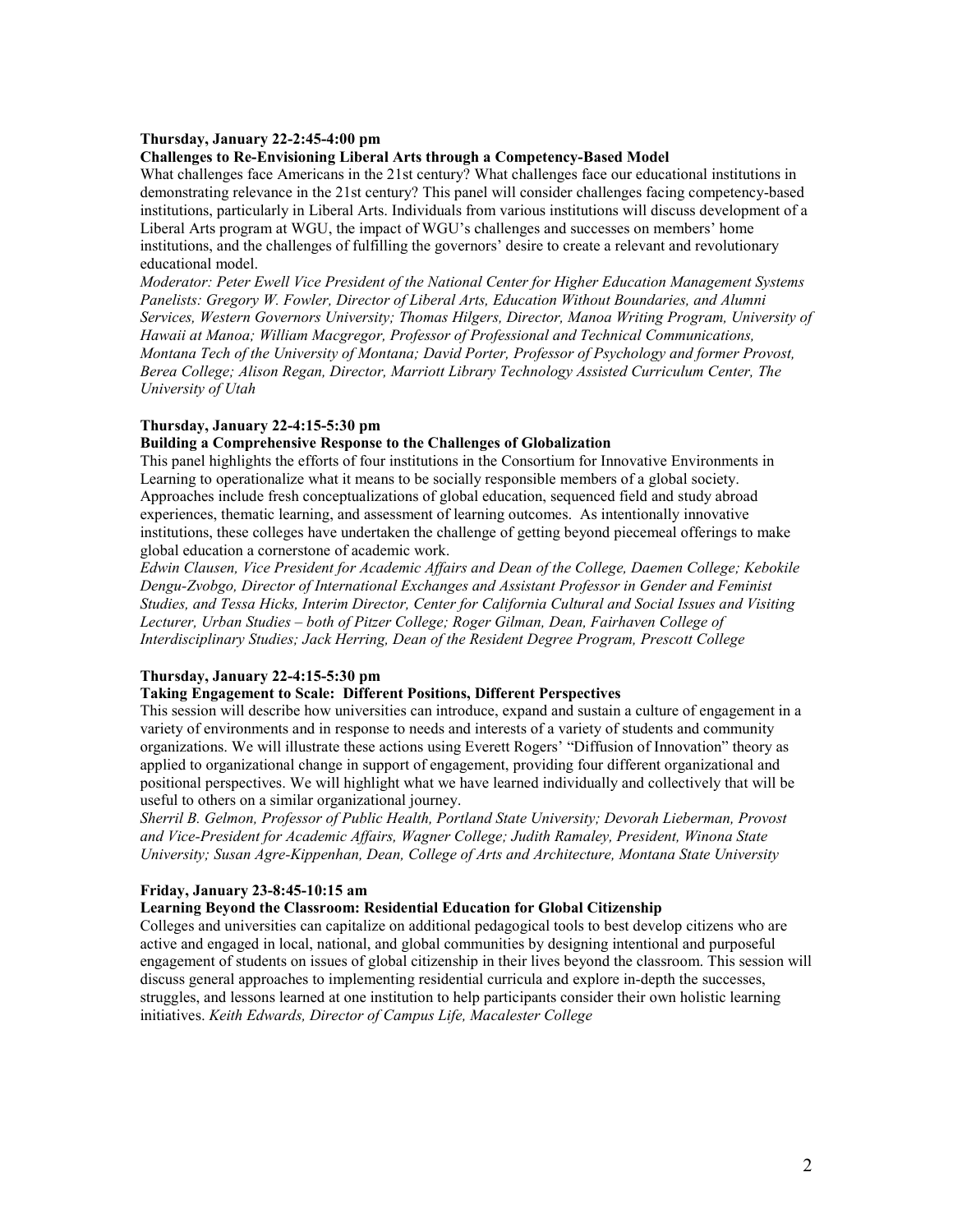### **Friday, January 23-10:15-11:30 am**

#### **Campus Priorities: Building Horizontal Leadership for Intentional and Integrative Learning**

This session will explore ways to overcome the powerful centrifugal forces that work against intentional and integrative learning on almost every campus. It will also share insights from campuses involved in the new national Leadership Coalition to advance "campus change for learning." (The New Leadership Coalition is sponsored by the Bringing Theory to Practice project, with support from the S. Engelhard Center, the Christian A. Johnson Endeavor Foundation, and the Lumina Foundation for Education.) *Panelists: Richard Keeling, Principal, Keeling & Associates, LLC and advisor to the Leadership Coalition on Campus Change for Learning; Leo Lambert, President, Elon University; Lou Anna Simon, President, Michigan State University* 

## **Friday, January 23-10:30-11:45 am**

### **Service Learning for Sustainable Change**

How do colleges and universities ensure that their community service initiatives result in sustainable community impact while engaging issues of diversity, inequality, and interdependence? The three programs discussed here provide dynamic opportunities for students and faculty actively to engage in developing and executing applied research and advocacy projects that have ongoing impact at local, regional and national levels. These New American Colleges and Universities will share examples of civic initiatives that have had sustainable impact and invite discussion of examples and challenges from participant's institutions. *Moderator: Devorah Lieberman, Provost, Wagner College* 

*Panelists: Larry Baas, Professor and the Chair of the Political Science Department and Director of the [Community Research and Service Center,](http://www.valpo.edu/politicalscience/crsc.php) Valparaiso University; Gary Daynes, Associate Provost for Integrative Learning, Westminster College; Cassia Freedland, Director, Center for Leadership, Wagner College* 

#### **Friday, January 23-10:30-11:45 am**

### **The Biology Major: Undergraduate Research at Public Liberal Arts Colleges**

Affording students an opportunity to engage in meaningful research at the undergraduate level is one of the hallmarks of the public liberal arts college. Faculty members at COPLAC institutions typically teach three to four courses per semester, thus the work of sponsoring and supervising undergraduate research projects demands innovative approaches to teaching and learning. This session will explore some of these innovations in the biology major.

*Jeffrey Byrd, Aldom-Plansoen Distinguished Professor of Biology, St. Mary's College of Maryland; Shere Byrd, Associate Professor of Biology, Fort Lewis College; Kevin Jansen, Associate Professor of Biology, University of Virginia College at Wise* 

*This session is sponsored by the [Council of Public Liberal Arts Colleges](http://www.coplac.org/)* 

#### **Friday, January 23-1:30-2:30 pm**

#### **Studying Authentic Community/Higher Education Partnerships: Curricular and Pedagogical Implications for Student Learning**

This participatory research session will introduce the findings of a Partnership Forum sponsored by Portland State University and attended by national and local representatives of 12 institutions of higher education and 8 community agencies and organizations. The findings represent diverse perspectives and include both understandings and practices of partnerships. Session attendees will join the presenters in an analysis of the findings for curricular implications and related pedagogical approaches for student learning outcomes related to partnerships.

*Amy Driscoll, Scholar, [The Carnegie Foundation for the Advancement of Teaching;](http://www.carnegiefoundation.org/) Maria Avila, Director, [Center for Community-Based Learning,](http://departments.oxy.edu/ccbl/) Occidental College; Eric Mankowski, Associate Professor of Psychology, Portland State University; Josh Todd, Youth Development Coordinator, Multnomah County Commission on Children, Families, and Community*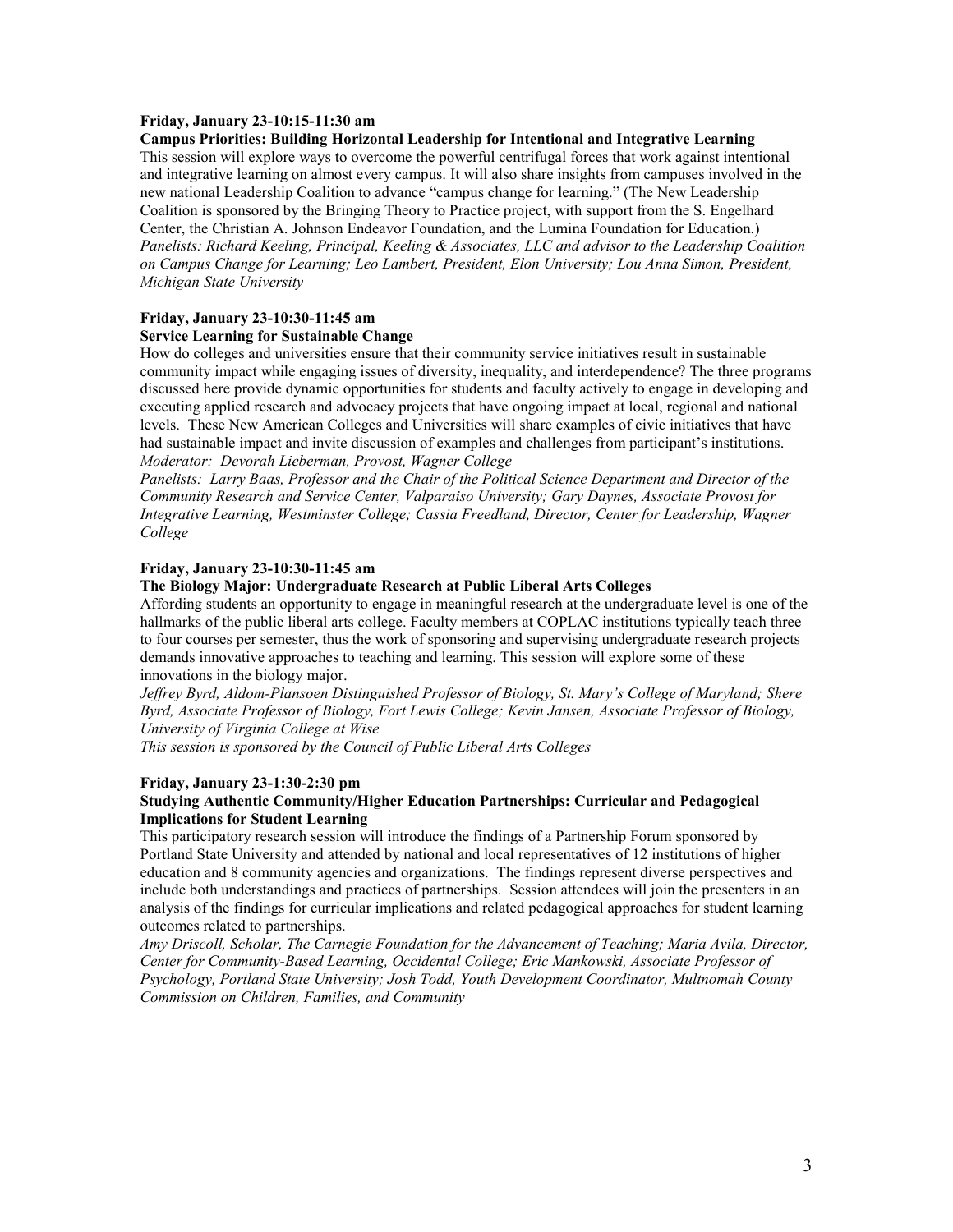### **Friday, January 23-1:30-2:30 pm**

#### **A Mixed Methods Approach to Assessing Student Engagement**

College students participating in a panel study completed an online survey on several aspects of their college experience. Based on their survey responses, we developed a typology of student engagement and then analyzed this typology in relation to interviews conducted with the same students. We found greater consistency between survey and interview data for some types of student engagement and differences among racial groups in types of engagement. We conclude by suggesting how qualitative and quantitative methods can be used to inform one another and, when combined, can produce a more nuanced and insightful understanding of student engagement.

*Lee Cuba, Professor of Sociology, Wellesley College; Heather Lindkvist, Lecturer in Anthropology, Bates College; Nancy Jennings, Associate Professor of Education, and Suzanne Lovett, Associate Professor of Psychology – both of Bowdoin College* 

#### **Friday, January 23-2:45-4:00 pm**

#### **Service Learning & Political Engagement: Faculty Development & Student Learning**

Civic engagement can lead to political engagement, but not always. As educators, we must pay attention to the knowledge, skills, and motivation needed for political engagement. Drawing on California Campus Compact and the Carnegie Foundation's Faculty Fellows Program for Service Learning for Political Engagement, we address these questions: What is political engagement? Why is it important? What does it look like? What are the dilemmas associated with political engagement in the classroom? How can faculty respond?

*David Donahue, Associate Professor, Mills College; S. Patrick Doyle, Assistant Professor, CSU Chico; Marcia Hernandez, Assistant Professor, University of the Pacific; Elaine Ikeda, Executive Director, California Campus Compact; Kathleen Yep, Assistant Professor of Sociology/Asian American Studies, Pitzer College* 

#### **Friday, January 23-2:45-4:00 pm**

### **Expanding Internationalization Efforts: How to Get Proposals Through (or not) Your Curriculum Committee**

This session focuses on what makes successful internationalization proposals when submitted to a curriculum committee. The presenters, both former Curriculum Committee Chairs, address why some proposals are accepted and others are rejected. Topics include: developing application forms, assessing proposals, developing a review process, creating standards, and collaborating with administrators. Curriculum Committees can work with other campus committees to promote internationalization and to oversee abroad programs as well as with departments with travel abroad requirements.

*Laurence Nolan, Associate Professor of Psychology, and Patricia Tooker, Assistant Professor of Nursing – both of Wagner College*

#### **Friday, January 23-4:15-5:30 pm**

#### **Looking for Visual Literacy in Liberal Education**

Today, visual images have challenged the domination of texts and words in culture, but the liberal arts have been slow to recognize the importance of images across the curriculum. We will explore how liberal education can help students make meaning of images within the contexts in which they were created, viewed, or consumed. Theory will be connected to classroom practice and end with discussion of key questions regarding visual literacy, liberal education, and student learning.

*Deandra Little, Assistant Professor & Faculty Consultant, [Teaching Resource Center](http://trc.virginia.edu/), University of Virginia; Chad Berry, Director of [Appalachian Center](http://www.berea.edu/AppalachianCenter/) and Goode Professor of Appalachian Studies, Berea College; Peter Felten, Associate Professor and Director, [Center for the Advancement of Teaching](http://org.elon.edu/catl/)  [and Learning,](http://org.elon.edu/catl/) Elon University*